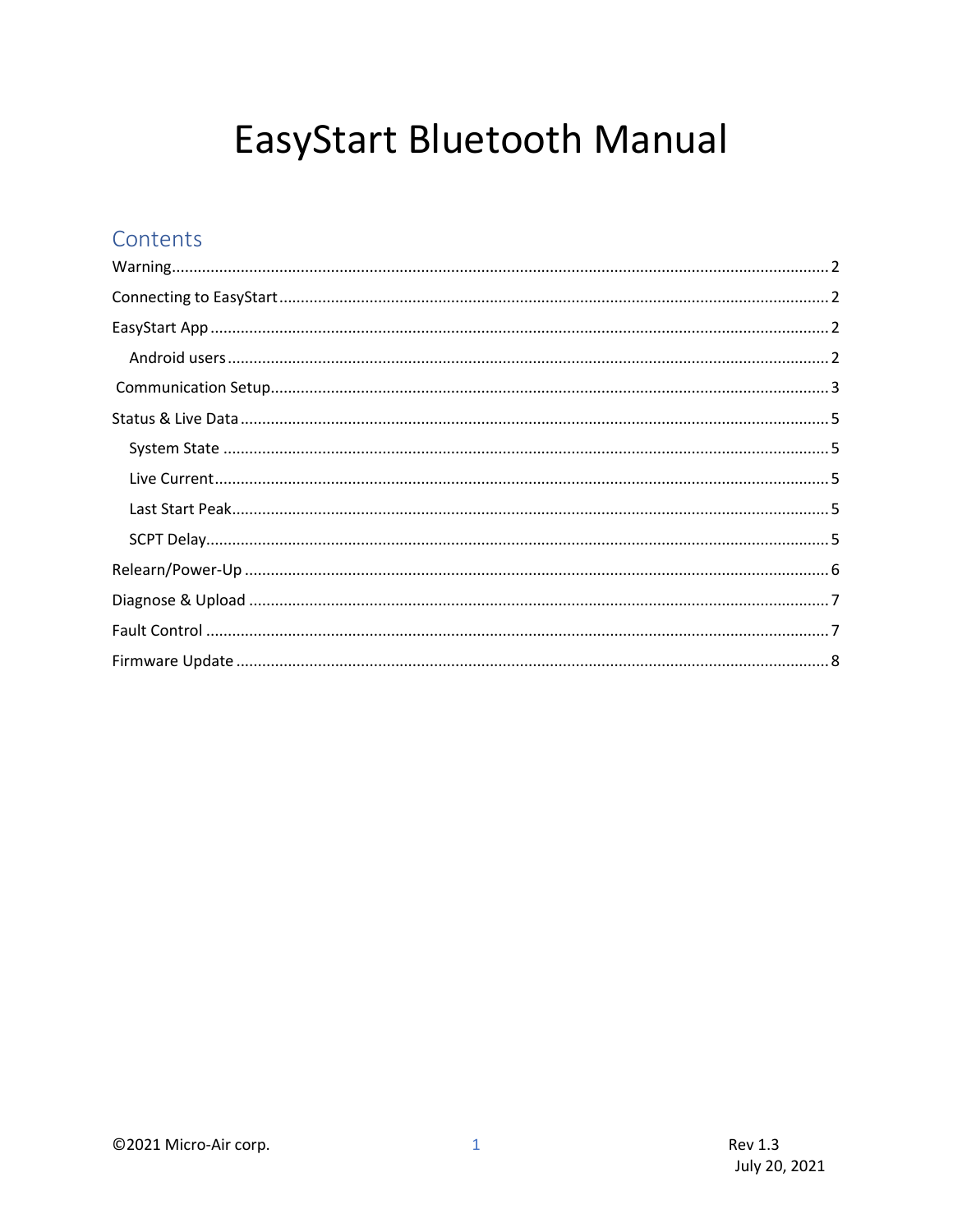### <span id="page-1-0"></span>Warning

Bluetooth operation with EasyStart is designed to provide diagnostic feedback when troubleshooting EasyStart. It should be used only by qualified HVAC technicians and HVAC engineers with a good understanding of the system. Changing fault detection, limits and values in the Bluetooth application for EasyStart can damage the connected compressor or EasyStart under some circumstances. Please contact Micro-Air corp. For more details and assistance a[t Help@Microair.net](mailto:Help@Microair.net) .

### <span id="page-1-1"></span>Connecting to EasyStart

EasyStart must be powered to allow a Bluetooth connection. Normally this means the compressor must be running or EasyStart is stopped on a fault. Some systems remove power after a fault occurs. Power must be connected to the EasyStart white and black wires on those systems to communicate with EasyStart on Bluetooth.

### <span id="page-1-2"></span>EasyStart App

The EasyStart app can be downloaded from Google Play or the Apple App store. It is created by CseaTec LLC which is listed as the developer. All comments and questions should be directed to [Sales@Microair.net](mailto:Sales@Microair.net) .

#### <span id="page-1-3"></span>Android users

Location services must have permission for the application to function. This is required in Android to use Bluetooth with EasyStart. If you have difficulty connecting, please verify this permission in Settings->Apps->EasyStart->Permissions. It should be set for "When using the app".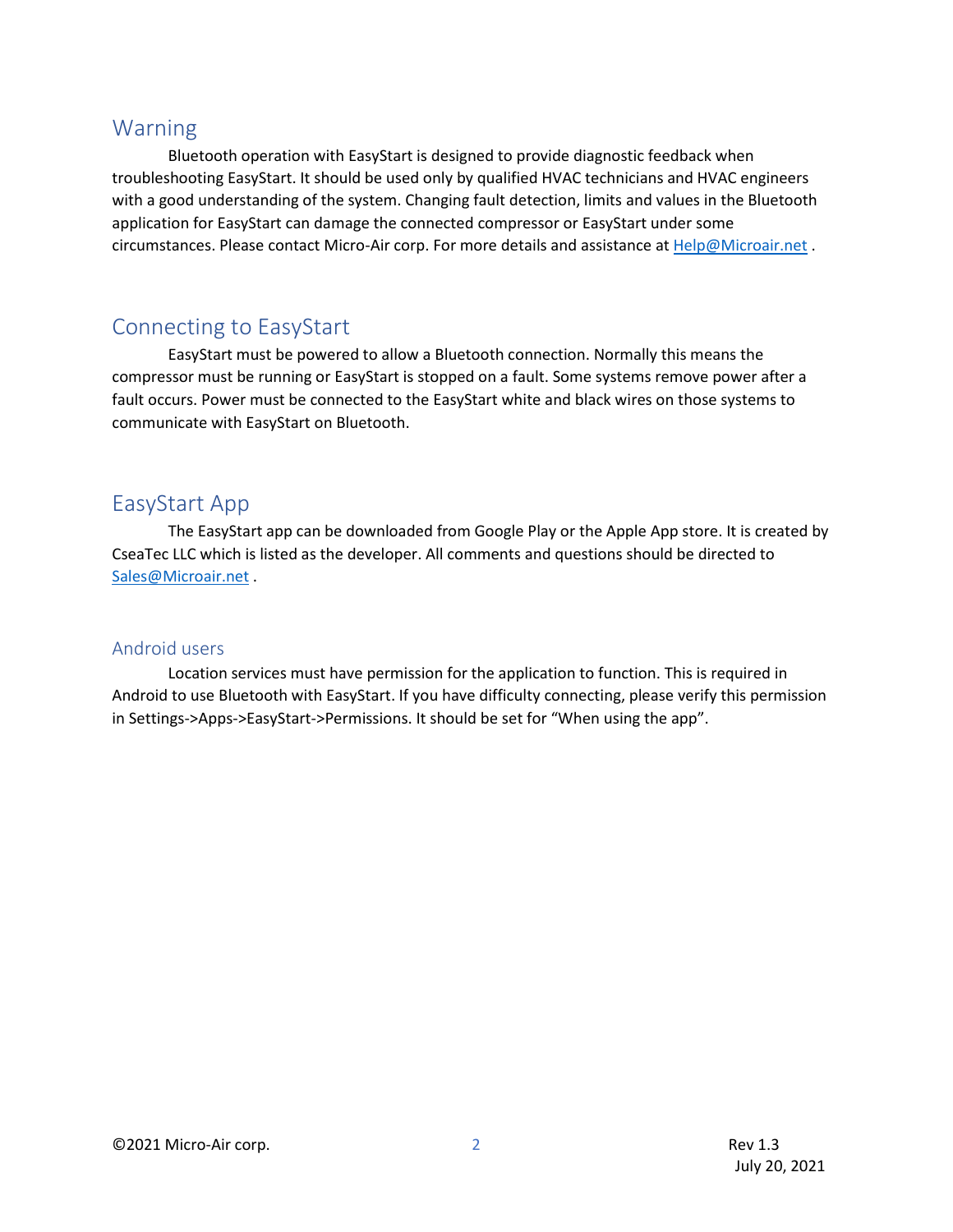## <span id="page-2-0"></span>Communication Setup 11:26  $\sim$  $\mathbf{H} \in \mathbf{H}$ *Note: The green light must be on inside the EasyStart box to make a connection.* **Communication Setup** Figure 1 will be the first screen shown when the app opens. Disconnected Enter EasyStart Bluetooth ID: Step 1: Enter "EasyStart\_" in this box e.g. EasyStart\_12AB (case sensitive and without the quotes) **Communication Status:** A INVALID ENTRY Please enter a valid EasyStart ID  $(\mathbf{r})$ *Figure 1* Step 2: Press the blue "Connect to **Connect to EasyStart** EasyStart" button. *Figure 2*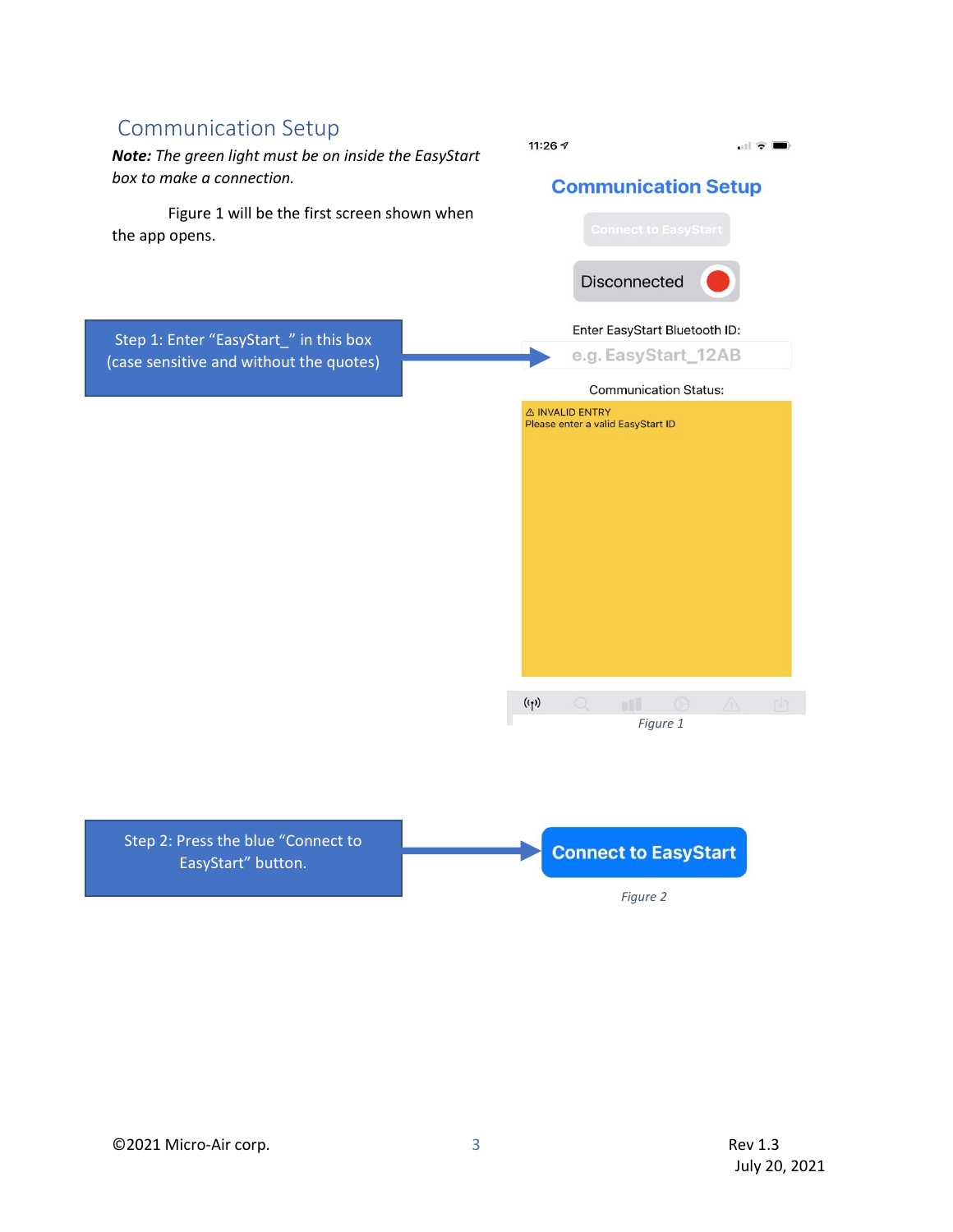The screen will change to show the ID of the starter and the connect message similar to what is shown in figure 3.



*Figure 3*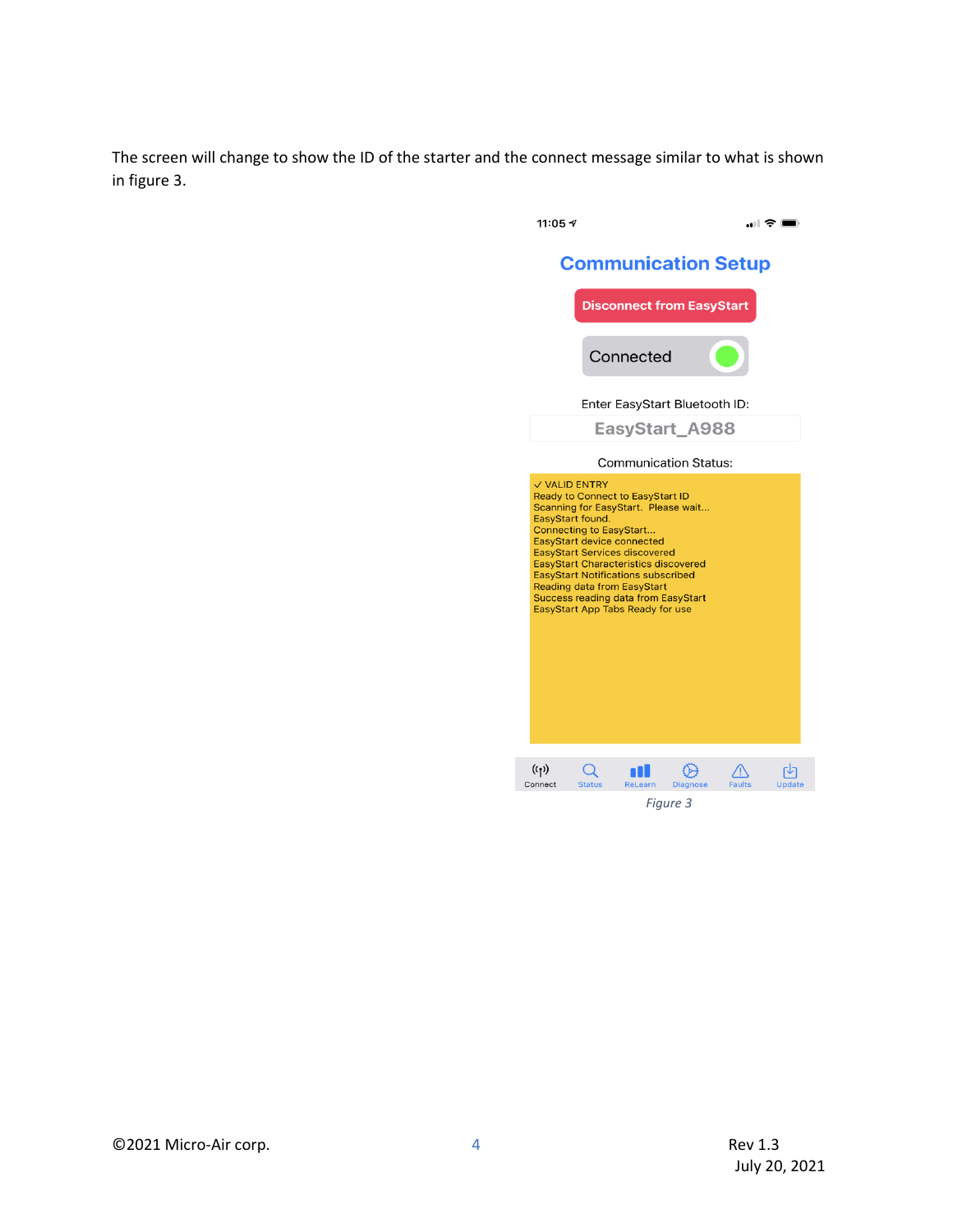<span id="page-4-1"></span><span id="page-4-0"></span>

| Status & Live Data                                                                                                                     |                                       |  | 11:05 $\sqrt{ }$         |                                                                        |              |
|----------------------------------------------------------------------------------------------------------------------------------------|---------------------------------------|--|--------------------------|------------------------------------------------------------------------|--------------|
|                                                                                                                                        |                                       |  |                          | <b>Status &amp; Live Data</b><br>(Refreshes automatically every 5 sec) |              |
| Press the menu tab on the bottom to show the status screen as<br>shown in figure 3. This screen shows basic diagnostic information and |                                       |  |                          | <b>System State</b>                                                    | 8            |
| detected conditions for the starter.                                                                                                   |                                       |  |                          | Line Freg (Hz)                                                         | 59.9         |
| <b>System State</b>                                                                                                                    |                                       |  |                          | Live Current (A)                                                       | 0.0          |
| <b>STATE</b>                                                                                                                           | <b>DESCRIPTION</b>                    |  |                          | Last Start Peak (A)                                                    | 0.0          |
| $\mathbf{0}$                                                                                                                           | Operating normally                    |  |                          |                                                                        |              |
| 1                                                                                                                                      | Unexpected current on start           |  |                          | <b>Learned Starts</b>                                                  | 0            |
| $\overline{2}$                                                                                                                         | Short cycle delay active              |  |                          |                                                                        |              |
| 3                                                                                                                                      | Power interruption detected           |  | <b>Total Starts</b>      |                                                                        | $\Omega$     |
| 4                                                                                                                                      | Compressor stall detected             |  | <b>Total Faults</b><br>1 |                                                                        |              |
| 5                                                                                                                                      | Stuck start relay detected            |  |                          |                                                                        |              |
| 6                                                                                                                                      | Open compressor overload              |  |                          | SCPT Delay (sec)                                                       | 61           |
| $\overline{\mathbf{z}}$                                                                                                                | Over current detected                 |  |                          |                                                                        |              |
| 8                                                                                                                                      | No signal on start (orange) wire      |  | (0, 0)<br>Q<br>Status    |                                                                        | শি<br>Undate |
| 9                                                                                                                                      | High input voltage (120-volt systems) |  |                          | Figure 3                                                               |              |

#### <span id="page-4-2"></span>Live Current

This value indicates the current passing through EasyStart but not the total system current. Some current passes through the run capacitor and is not measured by EasyStart. Total current should be measured using the compressor common winding.

#### <span id="page-4-3"></span>Last Start Peak

The instantaneous peak current seen during the last start. It can be used to compare one start to another during the learning process. It is not the current to use when selecting a generator or determining overall EasyStart performance. Please see our online guide to selecting a generator for more information on that topic.

**Note:** Large variances in last start peak current can be an indication of a system not completely equalizing between starts. Try extending the SCPT time if this creates faults in your system.

#### <span id="page-4-4"></span>SCPT Delay

Power to EasyStart and the compressor will regularly be cycled during normal operation. This delay sets the amount of time EasyStart will wait after a power interruption to restart the compressor. This ensures pressures are equalized within the compressor system for low current starts. EasyStart does not need to be powered for this delay to occur.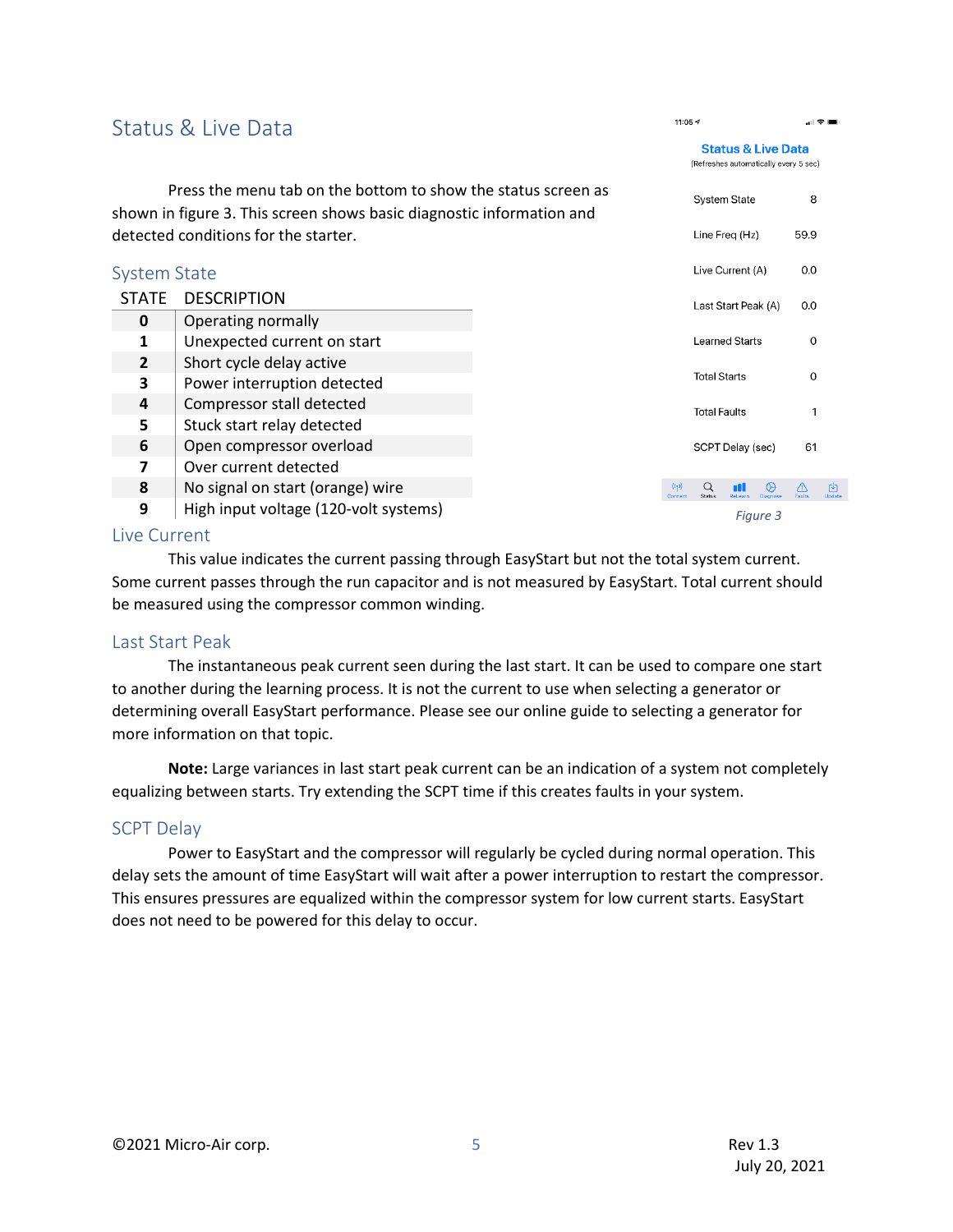### <span id="page-5-0"></span>Relearn/Power-Up

Most operation of EasyStart should be done using the switch settings shown in figure 4. Normal operation allows the ramp to occur as detected by EasyStart. The default ramp position should only be used as a diagnostic tool since it defines a short ramp used mostly for starting problematic compressors while diagnosing them.

Switching the relearn switch will clear the memory from previous learned information. Learning should only be done on a stable power source like AC mains power or a large generator.

No power up delay is set for systems that have compressor monitoring functions and require immediate compressor starts. Setting this switch in systems without enough delay to provide equalization, can cause higher current starts, or faults from EasyStart.

SCPT minutes sets the restart time delay. Setting this switch in systems without enough delay to provide equalization, can cause higher current starts, or faults from EasyStart.

| $11:05 +$      |                                              | 페 호 ■ |
|----------------|----------------------------------------------|-------|
|                | <b>ReLearn / Power-Up</b>                    |       |
|                | <b>Refresh Data from EasyStart</b>           |       |
|                | Normal Operation                             |       |
|                | ReLearn                                      |       |
|                | Use Default Ramp (                           |       |
|                | No Pwr-Up Delay                              |       |
|                | SCPT (minutes)<br>$\overline{\phantom{a}}$ 3 |       |
|                | <b>Send Settings to EasyStart</b>            |       |
| (1)<br>Connect | Status                                       |       |
|                | Figure 4                                     |       |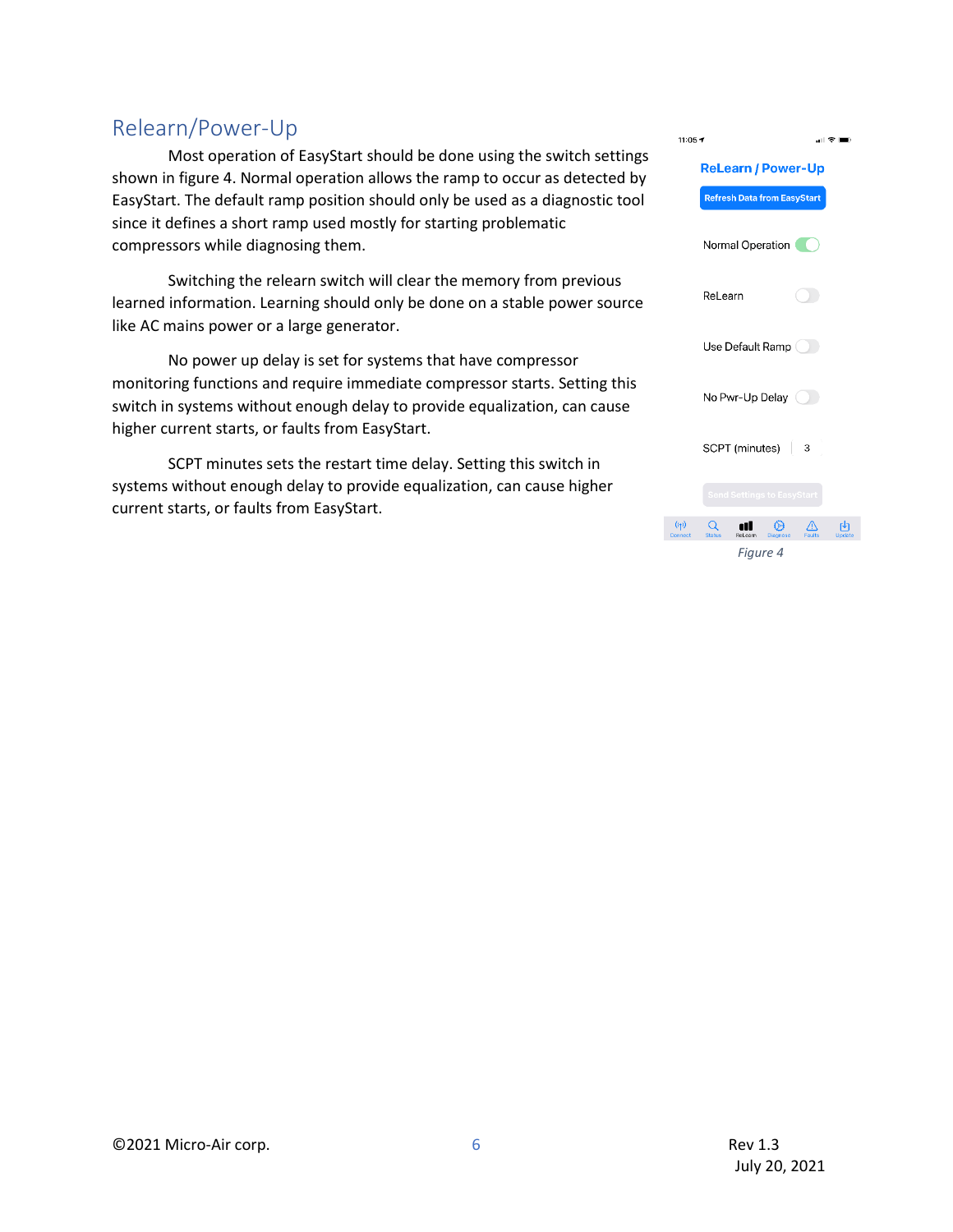### <span id="page-6-0"></span>Diagnose & Upload

The screen shown in figure 5 allows sending data to Micro-Air for evaluation. This upload should be followed by a question or request to [Help@Micro-Air.net](mailto:Help@Micro-Air.net) if you are not already working with one of our technicians.



**Diagnose & Upload Refresh Data fom EasyStart** 

Name (first & last):

Contact Email Address:

Contact Phone Number:

11:05  $\tau$ 

計令車

### <span id="page-6-1"></span>Fault Control

Figure 6 shows the fault control screen. These settings should be disabled only under the advice of a Micro-Air service technician. Disabling these faults can damage the connected compressor or EasyStart under some circumstances.